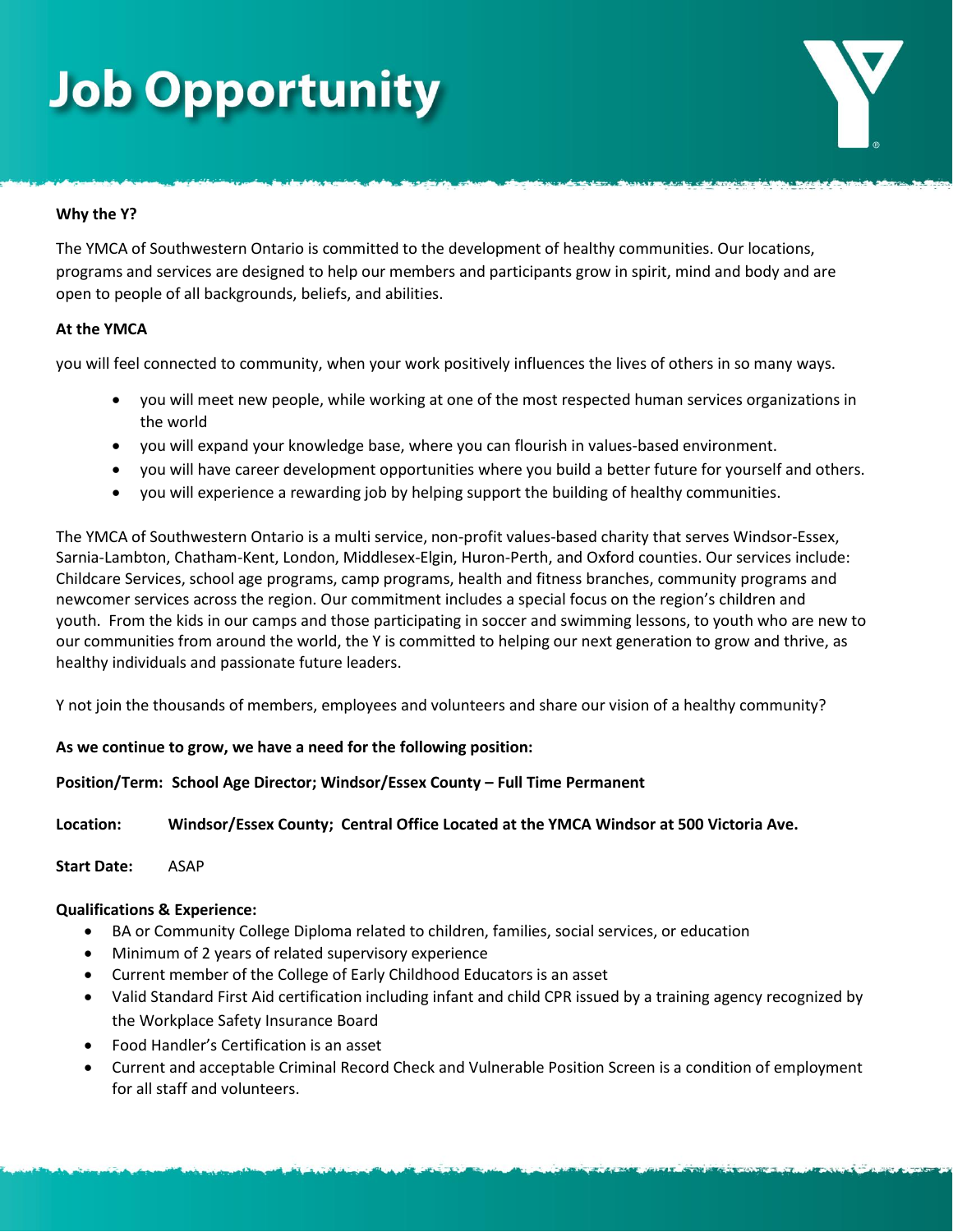# **Job Opportunity**

- Knowledge of the Early Learning Community is an asset
- Excellent communication skills, both written and verbal
- Valid Driver's License and reliable vehicle for frequent travel to multiple schools
- It is a YMCA of Southwestern Ontario requirement that all employees and volunteers be fully vaccinated against COVID-19. Exemptions will be granted upon receipt of acceptable proof of a permissible Human Rights Code ground.

**Compensation/Benefits:** \$44,400 - \$47,000 annually, plus \$2/hour wage enhancement grant

- A discount on our Childcare and Camp programs
- Vacation entitlement in accordance with the employment standards regulations
- May be entitled to up to 12 paid personal days applicable with position and contract length
- Benefits package applicable with position and contract length

#### **Schedule:**

- Monday Friday; 37.5 hours per week
- Hours fluctuate between 6:00am-6:00pm

#### **Responsibilities:**

- Oversee YMCA Before and After School programs for a grouping of schools located in Windsor/Essex County.
- Support, coach, and mentor front line educators daily in a professional and positive manner.
- Design and implement an inclusive learning environment that follows the YMCA Curriculum, ensuring that all areas of development are addressed by educators daily.
- Articulate How Does Learning Happen, a play-based learning curriculum approach to families, community and outside agencies with confidence and clarity
- Demonstrate YMCA Core Values- Respect, Responsibility, Honesty, Inclusiveness, and Caring- in all daily interactions.
- Maintain accurate records, files and forms as required by the Ministry of Education and the YMCA of Southwestern Ontario.
- Always liaise with parents and community contacts in a professional manner.
- Continuously practice clean culture, ensuring program classrooms are clean, organized, and professional looking at all times.
- Implement, practice and mentor daily, the YMCA of Southwestern Ontario Program Statement.
- Utilize age-appropriate child coaching and mentoring techniques in all interactions with the children
- Complete purchasing and delivery for snacks, program supplies, and purchased equipment for assigned locations.
- Support in program as needed, due to staff absences